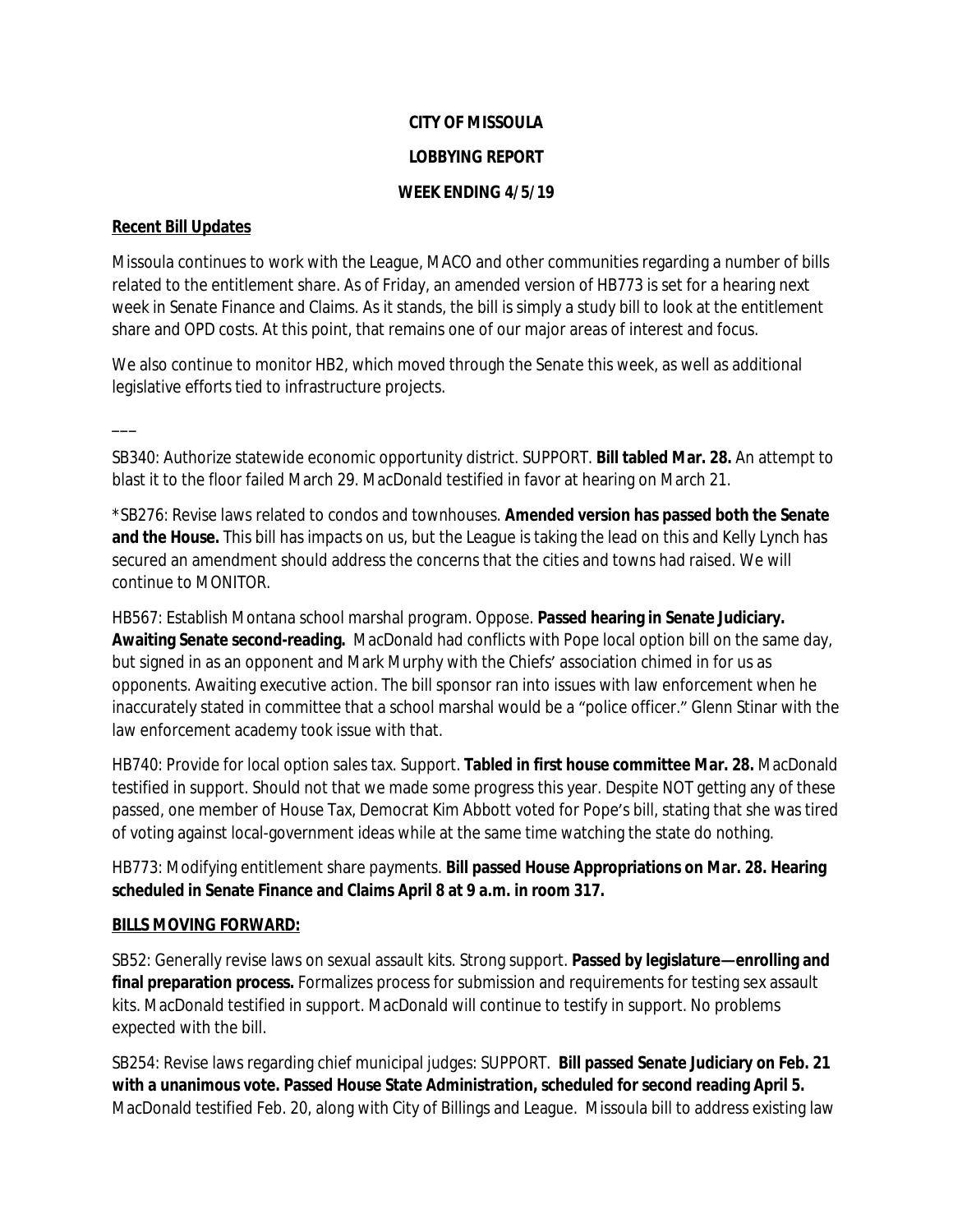that requires cities with more than one municipal judge to rotate the "chief" judge position every year. Diane Sands is carrying. No opponents.

HB6: Renewable resource grants. Strong support. **Passed Senate Finance and Claims April 3.** Dale reviewed. Fiscal note printed. PASSED second reading in the House March 22 on vote of 99-0.

HB16: Establish affordable housing loan program. Support. **MacDonald testified Senate Taxation. Bill concurred as amended Mar. 12. Passed third reading April 4, returned to House with amendments.** Was amended in Senate Tax in a bad way. Proponents of the initial legislation intend to let it get back to the House with the Senate amendments and seek a 'do not concur' vote in order to get it to a working committee to fix.

HB47: Generally revise criminal records laws. Monitor. **Bill PASSED both Houses. Enrolling and final preparation process completed. Transmitted to governor. Became law Feb. 26.** MacDonald: Monitoring for Missoula and Montana Newspapers. Bill was in response to unintended consequences of legislation last year that decriminalized certain offenses. At hearing on 1-14, AG has apparently agreed to amendments to clarify that the fingerprinting and mug shots would be ONLY for cases in which a person must be booked into jail. No executive action yet.

HB146: Establish laws regarding sanctuary cities in Montana. Oppose. **PASSED House Judiciary committee. Transmitted to Senate. Passed Senate Judiciary Mar. 29.** Hearing held Feb. 1 Per guidance from the mayor and the league, MacDonald stayed out of the room and monitored and provided information to Lynch with the league. MacDonald has visited with ACLU and others, who are specifically seeking law enforcement support.

\*\*HB147: Referendum to establish sanctuary city laws in Montana. Oppose. 2<sup>nd</sup> reading not passed. **Probably dead.** Same as above. This is good news. The governor will likely veto HB146 above, which means both of these should not be an issue moving forward.

HB192: Revise laws related to privacy in communications. SUPPORT. **Passed by legislature, in final enrolling and preparation process.** Bill has been heavily and repeatedly amended, but nothing at this point that we believe changes things for the city. Reviewed by Nugent. Hearing held Jan. 28. MacDonald did not testify, but has spoken with committee members and is monitoring. Some amendments are being proposed to clean up some language at the request of the ACLU. This is the "revenge porn" bill similar to last session which makes it a crime to post or publish nude photos of a person without that person's permission.

HB325: Generally revise firearm laws. OPPOSE. **Passed by legislature, in final enrolling and preparation process.** MacDonald, along with the League and others testified against the bill March 15 in Senate Local Gov't. The bill appears to be in direct response to the Missoula ordinance that is now being appealed to the state Supreme Court. Bill was amended to remove Section 3, which among other things restores the current standing that having a CCW permit is NOT a defense for carrying in a restricted area. Still oppose.

HB357: Revise concealed carry laws by initiative: OPPOSE. **Passed by legislature, in final enrolling and preparation process.**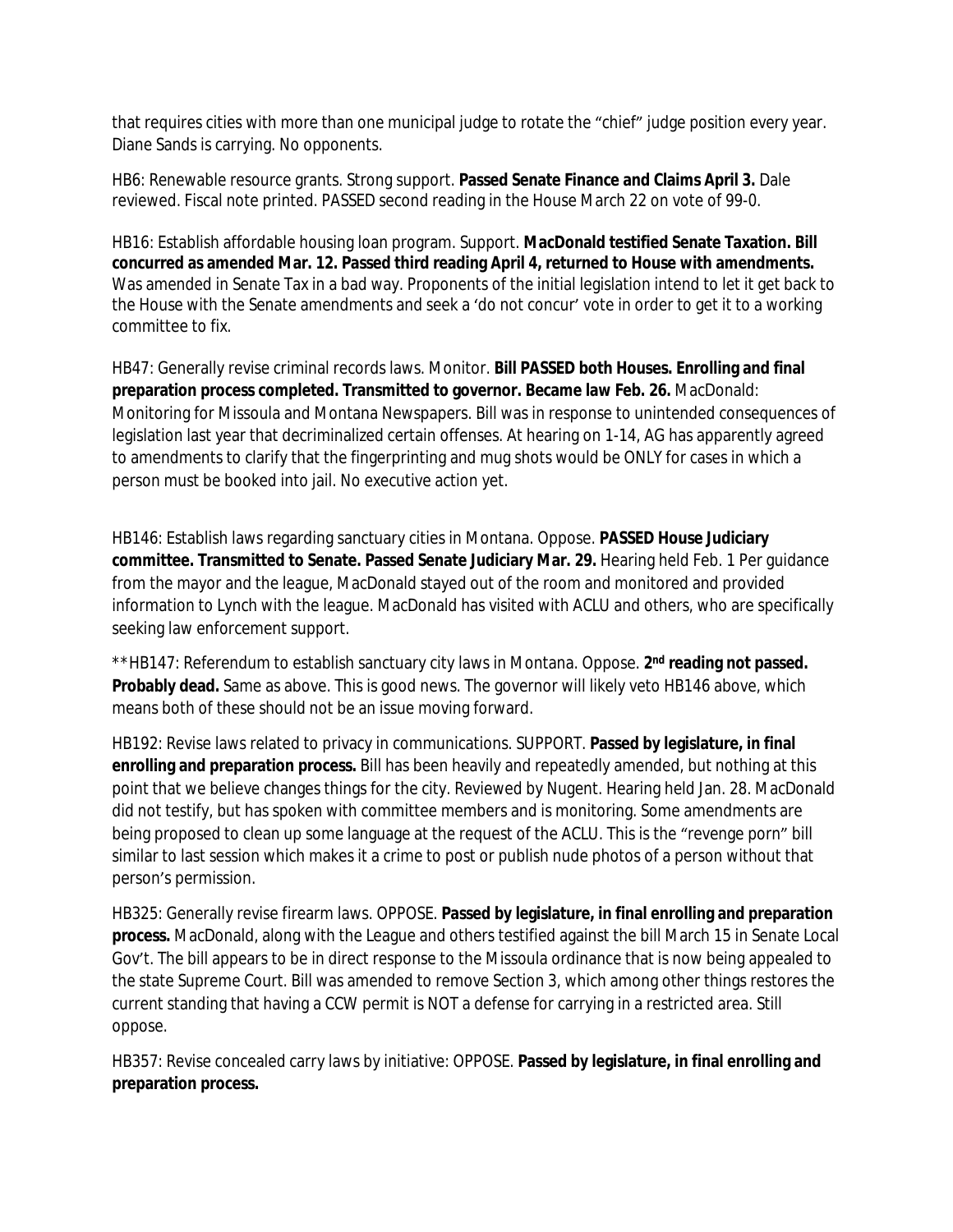HB394: Revise property tax appraisal and tax appeal process. SUPPORT. **Passed by legislature, in final enrolling and preparation process.**

HB481: Revising the clean indoor air act relating to private establishments. OPPOSE. **Passed Third House Reading 52-46. Transmitted to Senate. Passed Senate 30-19. Returned to House with amendments.**  Health interests and local interests have heavily amended this bill and I believe it now meets the concerns raised by the city of Missoula. Amendments make it clear the business cannot share any ventilation system of another and cannot be in a building occupied by another business. Existing clubs, however, are grand-fathered in.

# **Bills DOA:**

HB483: Generally revise absolute liability laws. Oppose. **TABLED in House Judiciary Committee.**  MacDonald testified against on Mar. 13, along with representatives from the county attorneys and law enforcement. Another bill that Rep. Read brought on behalf of several anti-government fringe constituents.

HB120: Revise local government authority of certain speed limits. SUPPORT. **TABLED in Senate Highways and Transportation after strong support on the House side.** The bill simply allows local governments to lower speed limits on highways in "urban" areas. No executive action yet.

SB15: Allow certain state funds to be used for affordable housing infrastructure. Support. **TABLED in Committee.**

\*\*SB18: Establish workforce housing tax credits. Support. **PASSED Senate Tax Feb. 15. Referred to Senate Finance and Claims. Tabled in committee Mar. 22. Failed 2nd reading pass motion. Probably dead.** Awaiting Executive action. Senate Tax and MacDonald testified along with a variety of housing advocates. A one-page fact sheet and talking points on this bill were provided to MacDonald. This bill has some issues. Leading proponents didn't explain some of the tax implications well and several key senators, including chair Roger Webb and Sen. Dick Barrett of Missoula, expressed mild skepticism that it could "pencil out." MacDonald spoke with Barrett after and he wants to support the bill and is trying to work with the sponsors to get information in a format that he can use to also persuade other committee members.

SB19: Revise laws related to local government budgeting and accounting. Oppose. **TABLED In Senate Judiciary.** This bill includes new audit requirements that could conflict with financial reporting requirements that are established by the Government Accounting Standards Board. MacDonald stayed out of the room for this very contentious hearing that included accusations of racism. The League is taking the lead. We are confident this bill has enough problems that it will die.

SB 103: Revise laws on PSC regulation of municipalities. OPPOSE. **TABLED in committee Feb. 12.** Hearing held Jan. 29 in Senate Energy and Telecommunications. MacDonald testified against, along with the League. The hearing was almost uncomfortable as the sponsor's explanation for the bill seemed to change and didn't make a lot of sense. He claimed that the intent was not to give the PSC "rate-setting" authority and that the intent was only to give them "oversight" to protect people from bad actors. However, he later said that, in fact, the PSC would have the final say – which seems to indicate that it could set rates (by simply saying 'no' to the ones it doesn't like.) MacDonald and others spoke with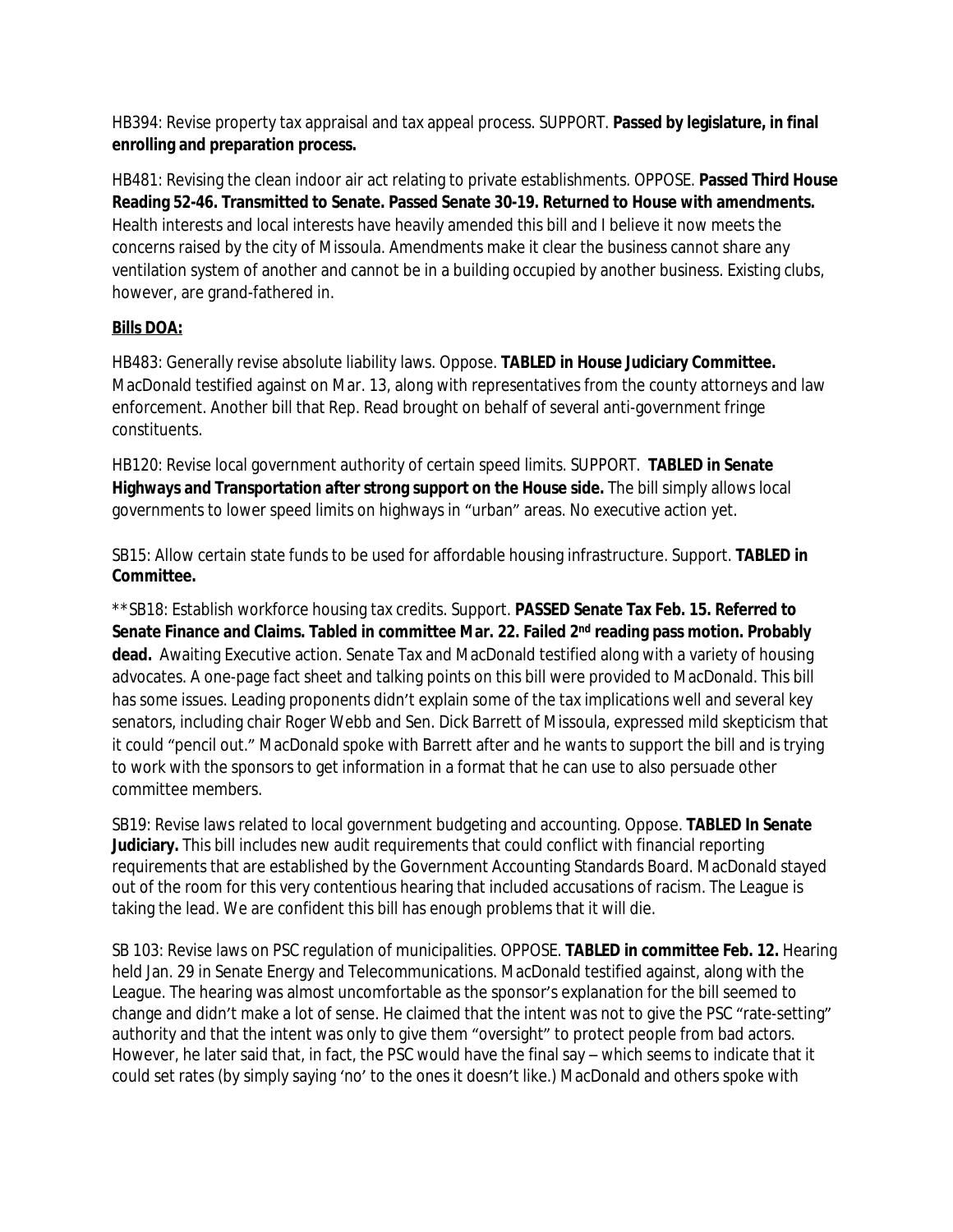Missoula committee members after the hearing, as well as with the sponsor. We would be surprised if this one makes it out of committee.

SB 117: Revise highway de-icer laws. Oppose. **TABLED IN Finance and Claims Committee.** Identical to SB 106 in 2017 session. MacDonald testified in opposition along with state Department of Transportation. Supporters included the Montana Logging Association, regarding damage to vehicle components. MacDonald testimony reiterate the fiscal concerns raised by DOT, but concentrated more on the air quality issues in Missoula and the fact that the city has no viable alternatives to mag chloride. The fiscal note arrived in time for the hearing. It is less than previous years, but still substantial. The bill is likely to get out of committee, but as in past sessions, the fiscal note will likely kill it. This is Sen. Brown's last year in the legislature.

\*\*SB315: Revise laws on public defender assignments related to local ordinances. **Tabled in House Local Government.** The amended bill meets cities' concerns in that it makes it clear the city is responsible to pay public defender costs ONLY if the defendant is solely accused of a municipal crime that carries the chance of incarceration. Most cities, including Missoula, are already doing away with ordinances that carry any time behind bars.

\*\*SB323: Allow the creation and assessment of a public safety district: OPPOSE. **Hearing held in Senate Local Government March 18, bill tabled on Mar. 27.** MacDonald testified in opposition, along with nonprofit groups and hospital reps. Awaiting executive action. The bill is being characterized as an effort by the sponsor to get back at some specific nonprofits (hospitals mostly) and is going to have a lot of opposition. That will be led by the League of Cities and Towns, which will argue that cities already have the ability to create these districts and that this language only duplicates and complicates that process in a clear effort to target specific nonprofits.

HB15: Revise laws related to nonmotorized vehicle and mobile home disposal. SUPPORT. **Tabled in committee Mar. 11.**

HB 125: Limit use of emergency ordinances by local governments. Oppose. **TABLED in committee.** Jessica reviewed & sent talking points to MacDonald. MacDonald has met one-on-one with most members of Senate Local Government to let them know the city opposes. Continuing to monitor and getting in touch with other committee members. Executive action believed to be on Jan. 21. Currently relatively sure this bill will die in committee. Still awaiting executive action.

HB 134: Revise prostitution statute to include nonpenetrative sex acts. Support. **TABLED in committee**  Feb. 20. Detective Baker with Missoula spoke on the bill at Dudik's request. MacDonald attended a portion of the hearing, then met with Dudik and Baker after to exchange info and make sure they know he is available in the future. No executive action yet. Bill is likely to pass.

HB 138: Include exposure to prostitution in acts constituting child abuse and neglect. Support. **TABLED in committee.** Detective Baker supporting at request of Dudik. Fiscal note printed. No executive action yet.

HB 194: Revise lodging and rental car taxes including local option. Support. **DIED in House Tax.**

HB223: Deter the fraudulent use or theft of taxpayer funded resources. OPPOSE. **Bill withdrawn—DOA.**  MacDonald and others visited with the sponsor to express concerns about the legislation and let her